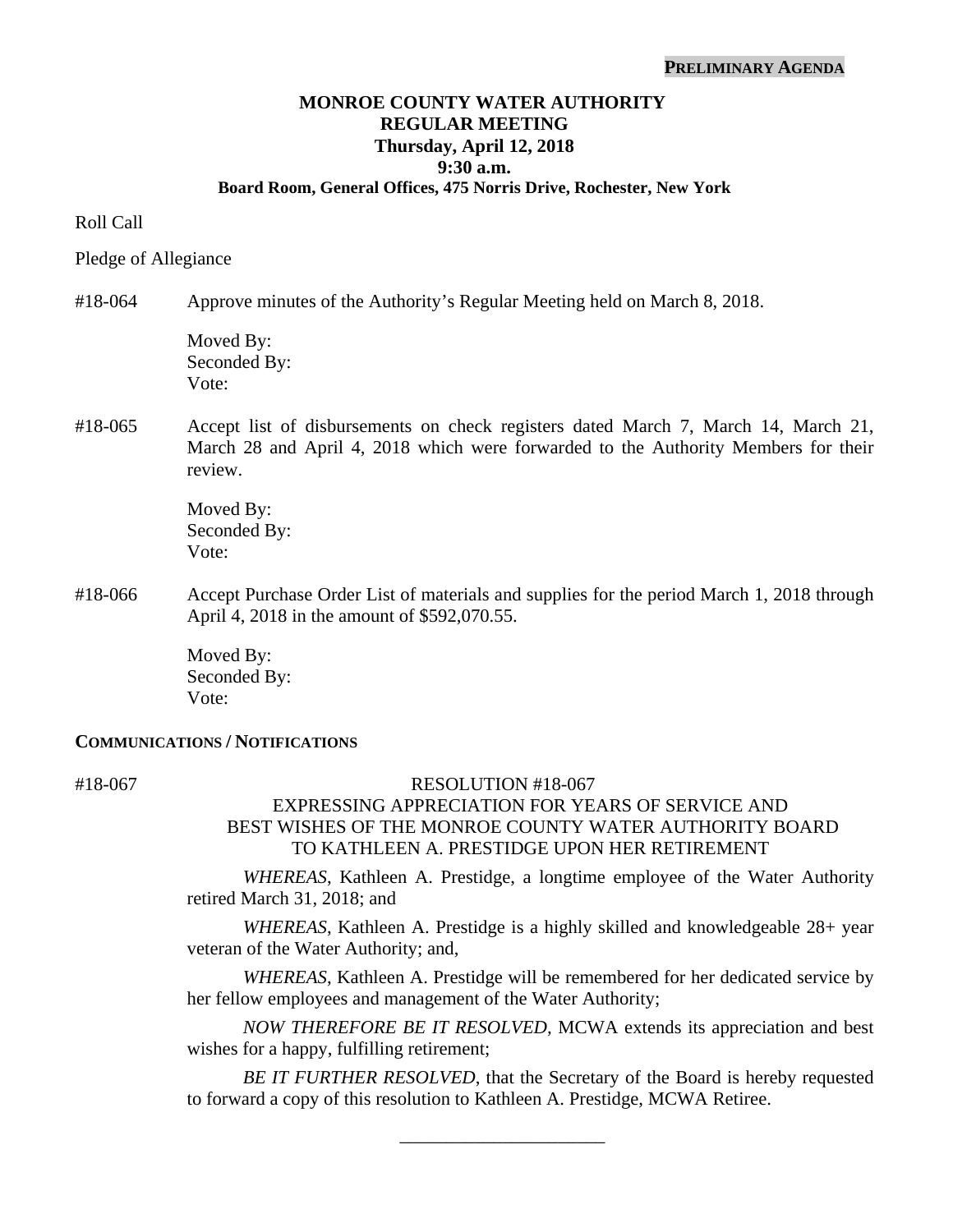#18-068 Confirm the following personnel appointment pending approval and pursuant to the Rules and Regulations of the Monroe County Civil Service Commission:

> Promotional Appointment of Benjamin Howlett to the title of Distribution Maintenance Mechanic, effective April 16, 2018, at Salary Schedule 4, Group 6, Step 9.

Moved By: Seconded By: Roll Call Vote:

#18-069 Confirm the following personnel appointment pending approval and pursuant to the Rules and Regulations of the Monroe County Civil Service Commission:

> Temporary Appointment of Kevin Harman to the title of Utility Worker, effective April 16, 2018, at Salary Schedule 4, Group 3, Step 1.

Moved By: Seconded By: Roll Call Vote:

#18-070 Confirm the following personnel appointment pending approval and pursuant to the Rules and Regulations of the Monroe County Civil Service Commission:

> Appointment of Michael Balistere to the title of Assistant Construction Inspector, effective April 27, 2018, at Salary Schedule 5, Group 2, Step 1.

Moved By: Seconded By: Roll Call Vote:

#18-071 Resolved hereby to: **Approve Student Intern Salary Schedule Summar**y in the form presented on this date; to be effective immediately.

> Moved By: Seconded By: Roll Call Vote:

#18-072 Resolved hereby to: **Approve Seasonal Labor Salary Schedule** in the form presented on this date; to be effective immediately.

> Moved By: Seconded By: Roll Call Vote:

#18-073 Authorize the Executive Director to execute a **Professional Services Agreement with O'Brien & Gere Engineers, Inc. (OBG) to undertake the duties of the Water Authority's Consulting Engineer** for an initial term of three years, with the option to extend for up to two additional one-year terms with mutual consent.

> Moved By: Seconded By: Roll Call Vote: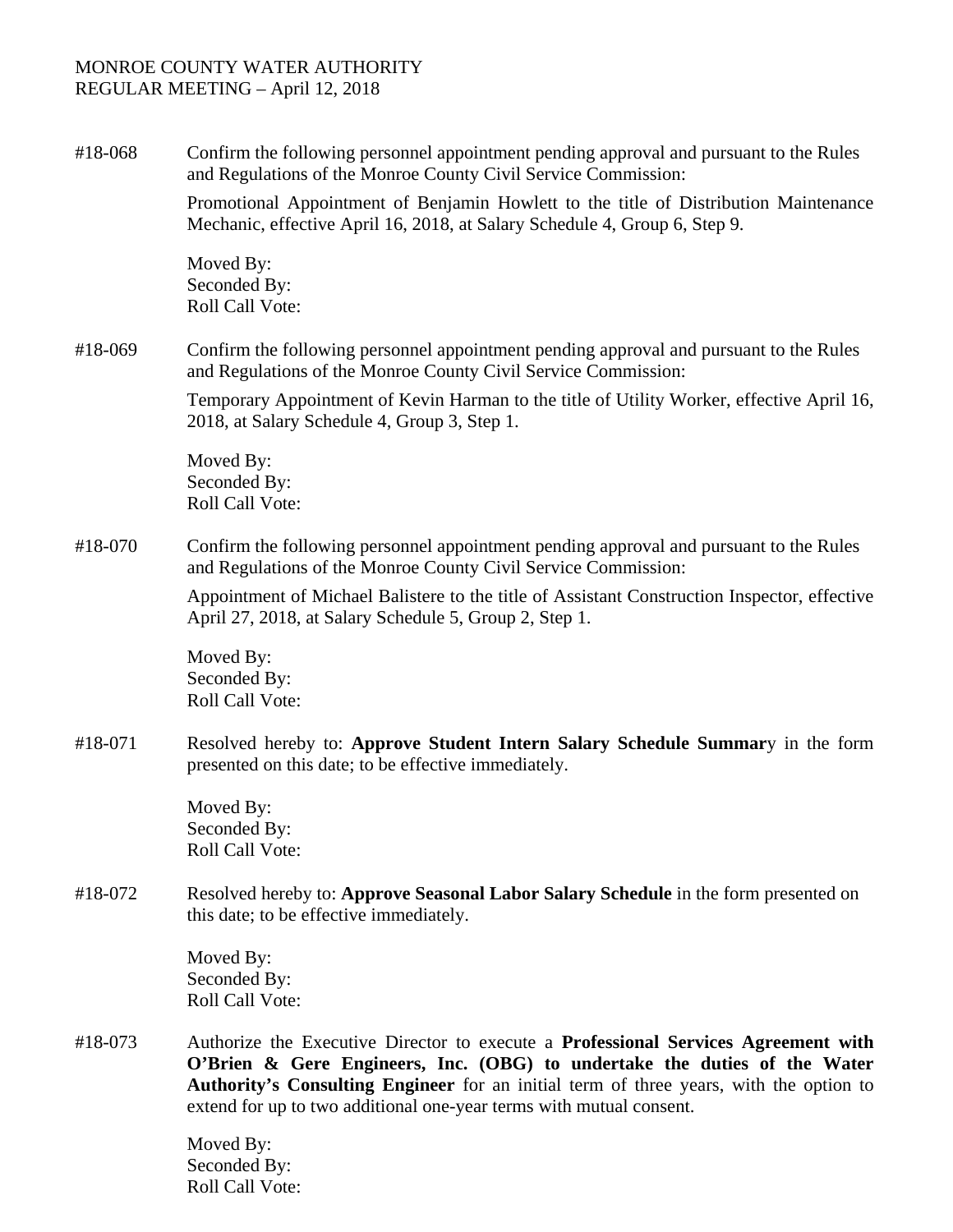#18-074 Authorize the award of a **unit price contract for the 2017 Water Main Replacements – Phase 2** to the low, responsive, responsible bidder, Randsco Pipeline, Inc. in the bid amount of \$309,665.

> Moved By: Seconded By: Roll Call Vote:

#18-075 Authorize the award of a **unit price purchase contract for Neptune Cold Water Meters and Large Cold Water Meters** to the low responsive responsible bidder, Neptune Technology Group, with a total Bid amount (Groups A & B) of \$2,790,812.40. Bid was separated into two groupings: Group A encompasses all the Neptune Meters; Group B covers all Neptune meter-related parts and accessories. This is a one-year, unit price contract with the option to renew for up to four additional one-year terms upon mutual consent.

> Moved By: Seconded By: Roll Call Vote:

#18-076 Authorize the **purchase of Screened Topsoil, Fill Dirt, Select Fill and Various Sands utilizing Monroe County Contrac**t **– Highway Materials – Group II**, Contract #0103-16 for an estimated amount of \$40,000 through the contract period ending February 28, 2019 – from various vendors awarded including: Brongo Contracting & Supply (#4700007277), Greentech (#4700007285), Macedon Landscaping (#4700007291), Monroe Roadways (#4700007294), Morrison Excavating Inc. (#4700007295), R.M. Landscape Inc. (#4700007296), Taouk Development LLC (#4700007300), and Blake Miller Lawn & Landscape (#4700007445).

> Moved By: Seconded By: Roll Call Vote:

#18-077 Authorize the **purchase of Construction Stone Products utilizing Monroe County Contrac**t –**Highway Materials – Group II** – Contract No. 0103-16, for an estimated total amount of \$400,000 through the contract period ending February 28, 2019 - from various vendors awarded including: Dolomite Products Co. Inc. (#4700007281), Hanson Aggregates NY LLC (#4700007286), and Iroquois Rock Products (#4700007288).

> Moved By: Seconded By: Roll Call Vote:

#18-078 Authorize the **purchase of Temporary Asphalt Material (Patching Material and Hot Mix Material) utilizing Monroe County Contract – Highway Materials – Group II**, Contract No. 0103-16, from vendor awarded, Rochester Asphalt Materials (#4700007297), for an estimated total amount of \$150,000 through the contract period ending February 28, 2019.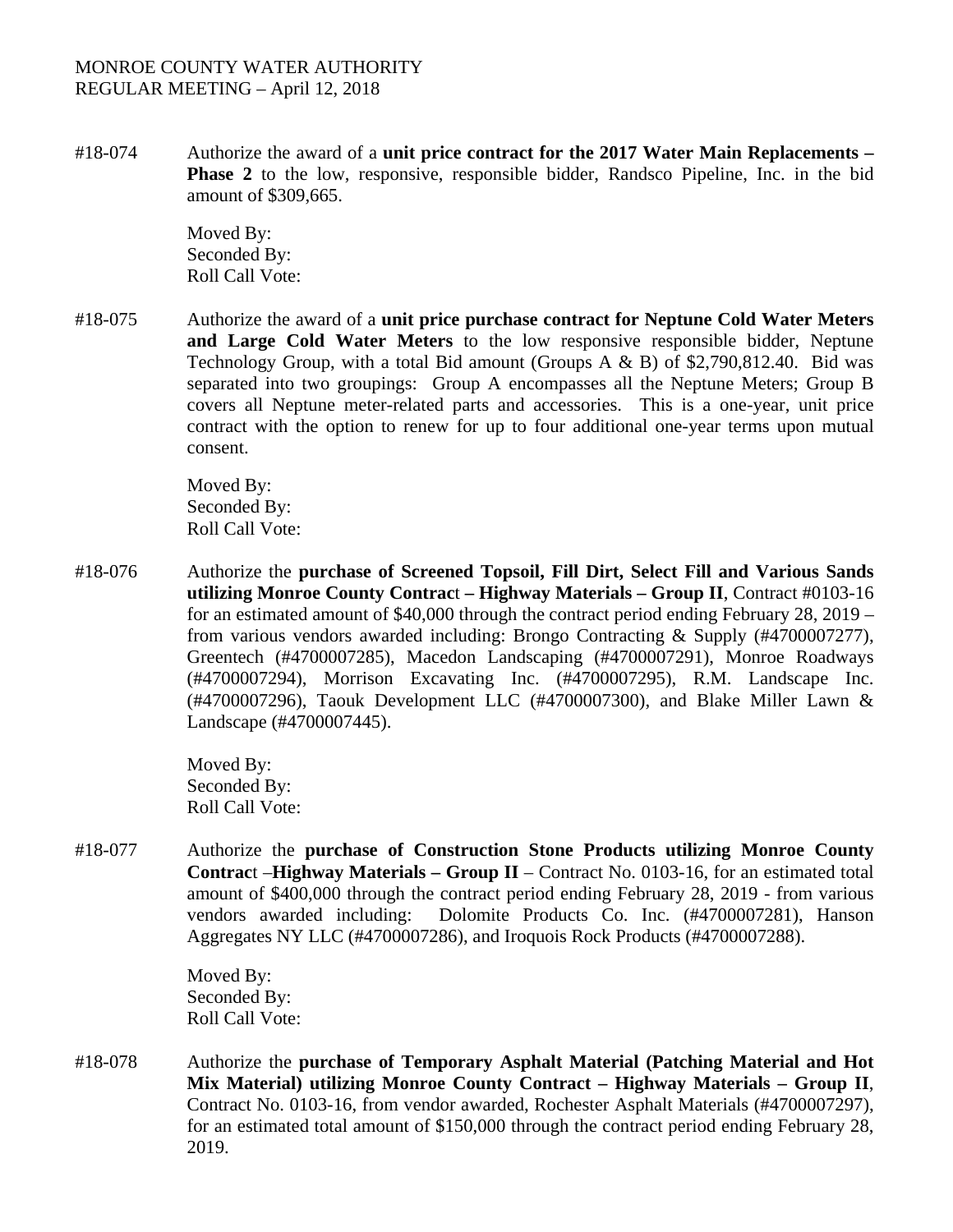Moved By: Seconded By: Roll Call Vote:

#18-079 Authorize the **purchase of Temporary Asphalt Material (Patching Material) utilizing Monroe County Contract – Highway Materials – Group II**, Contract No. 0103-16, from vendor awarded, Innovative Municipal Products (US) Inc. (#4700007287), for an estimated total amount of \$100,000 through the contract period ending February 28, 2019.

> Moved By: Seconded By: Roll Call Vote:

#18-080 Authorize the **use of Monroe County Contract – Highway Materials – Group I**, Contract No. 0102-16, #4700007325 (currently held by Terry Tree Service LLC) **for Routine & Emergency Tree Service**, work to be performed as needed, for an estimated amount of \$50,000 through the contract period ending February 28, 2019.

> Moved By: Seconded By: Roll Call Vote:

#18-081 Authorize the **purchase of various General Motors (GM) Parts and/or Supplies for maintenance and repair of Water Authority vehicles utilizing Monroe County Contract – General Motors, Automotive Engine & Auto Body Parts –** BP #0213-16 from vendor awarded, Hoselton Chevrolet (#4700007335), for an estimated amount of \$25,000 through the contract period ending March 31, 2019.

> Moved By: Seconded By: Roll Call Vote:

#18-082 Authorize the **procurement of a Doosan G30N-7-LP Forklift under the terms of New York State Contract Group 40625**, Contract No. PC67141, held by Clark Equipment Co. d/b/a Doosan Infracore Construction Equipment America, for an estimated amount of \$28,531.

> Moved By: Seconded By: Roll Call Vote:

#18-083 Authorize the **procurement of Advanced Scientific Equipment & Instruments under the terms of New York State Contract Group 38700**, Contract No. PC67243, held by the Hach Company, for an estimated amount of \$100,000 for a one-year term with the option to extend for an additional one-year term upon mutual consent.

> Moved By: Seconded By: Roll Call Vote: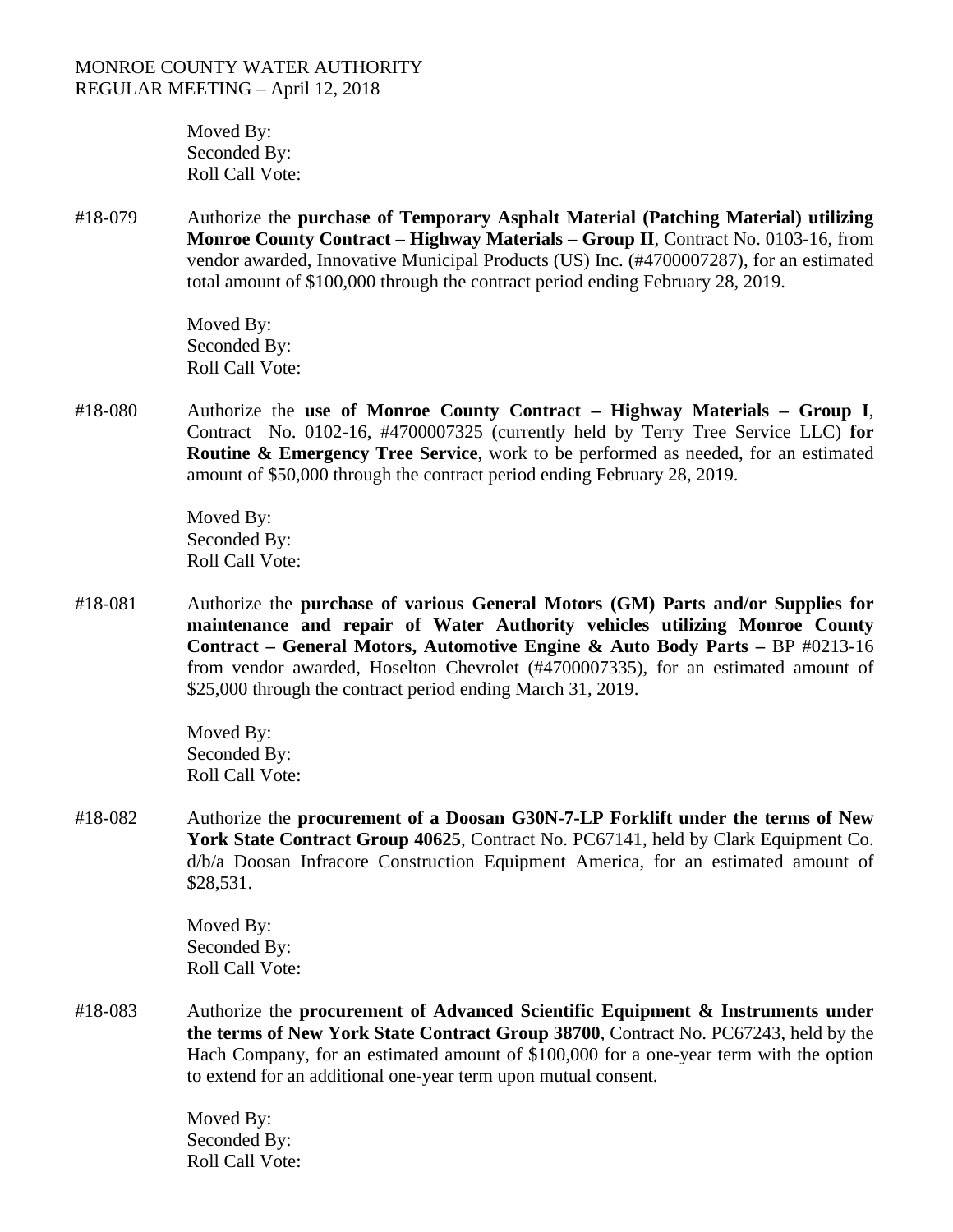#18-084Authorize the **purchase of Network equipment for 2018 from the NYS OGS Technology and Commodity Contracts** at a total estimated cost of \$50,000.

> Moved By: Seconded By: Roll Call Vote:

#18-085 Authorize the **renewal of annual support contracts for existing Oracle licenses from Oracle Corp. under NYS OGS Contract** #PM20940 for an estimated total cost of \$26,000.

> Moved By: Seconded By: Roll Call Vote:

#18-086 The Members of the Authority expressly make the following determinations for all awards of Procurement Contracts made during this meeting: (i) the proposed awardee has been found to be responsible; (ii) the proposed awardee complied with the State Finance Law provisions regarding Permissible Contacts (as defined in the Authority's Procurement Disclosure Policy); (iii) the proposed awardee has (or will prior to the final award being effective) complied with the State Finance Law provisions that require disclosure of all information required to be in the Authority's Solicitation Materials (as such term is defined in the Authority's Procurement Disclosure Policy); and (iv) the procurement process did not involve conduct that is prohibited by the Public Officers Law, the Authority's Procurement Disclosure Policy, and the Authority's Code of Ethics and Conflict of Interest Policies.

> Moved By: Seconded By: Roll Call Vote:

#18-087 The Board hereby **approves MCWA's Disposal Guidelines**, as revised and presented.

Moved By: Seconded By: Roll Call Vote:

#18-088 Resolved hereby to: **Amend the By-Laws of the Monroe County Water Authority**, as presented, in the form attached hereto and made a part of the minutes hereof.

*Resolution Tabled at March 8, 2018 regular meeting for 1 meeting as required.* 

Moved to Take from Table By: Seconded By: Vote to Take from Table:

And thereafter: Moved By: Seconded By: Roll Call Vote: